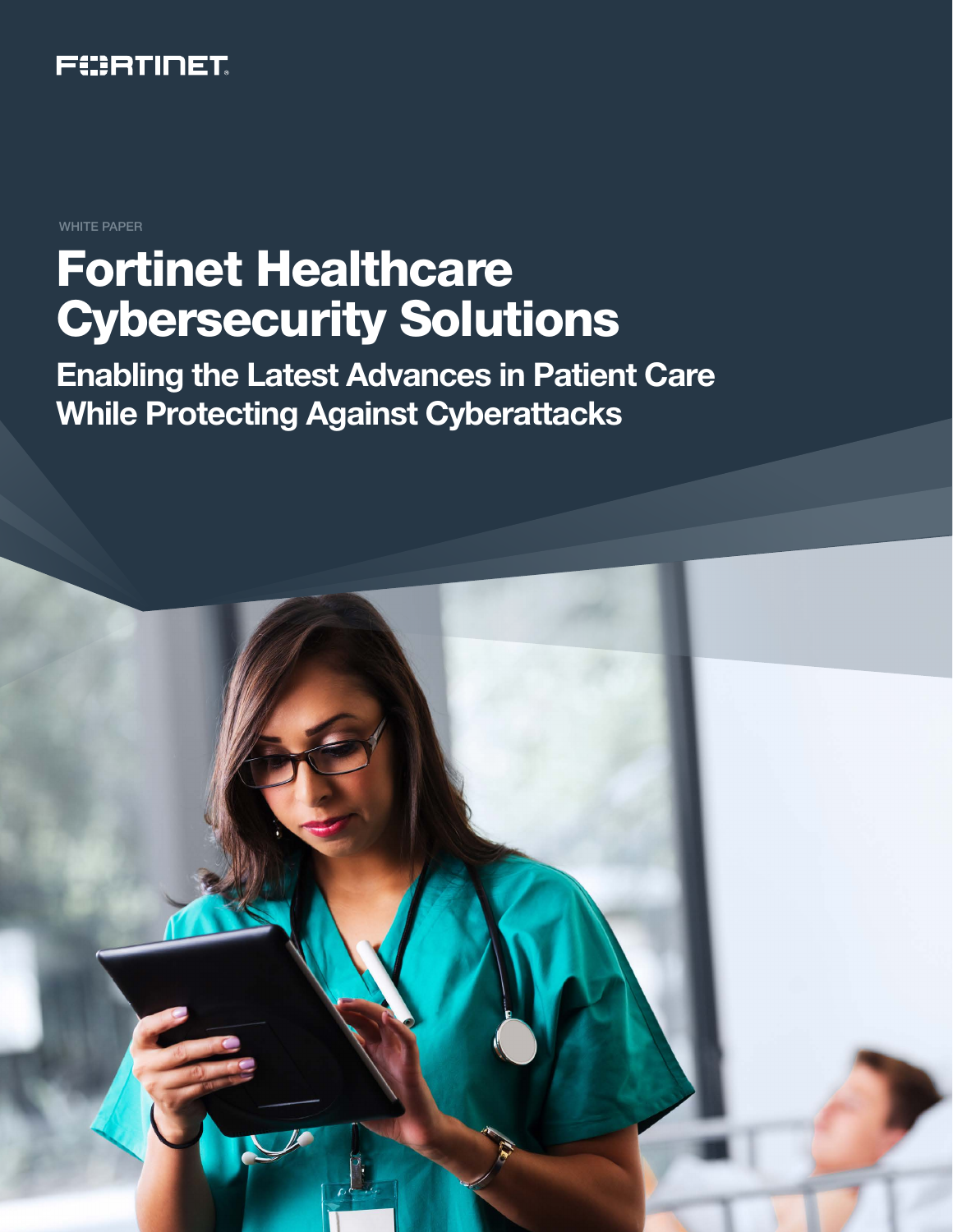# FURTINET

# Executive Summary

Medical advancements are saving and improving thousands of lives, and the healthcare industry is in many ways at the epicenter of digital innovation. However, these improvements in care, coupled with consolidation and merging partnerships, have made networks—and cybersecurity—much more complex. Data integrity and protection of confidential information are critical priorities in the industry, but cost containment is another necessity. Fortinet cybersecurity solutions for healthcare organizations enable a broad, integrated, and automated approach to protecting patients and their data. The Fortinet Security Fabric delivers comprehensive visibility and control across the data center, hybrid cloud environment, and the proliferating number of devices at the network edge. It also enables automated remediation and reporting, critical for compliance in a highly regulated industry.

Hospitals and medical clinics these days are centers of awe-inspiring, lifesaving digital technology. Care providers move from room to room, accessing myriad electronic devices and records to provide the best care possible. Internet-of-Medical-Things (IoMT) devices prolong life, improve its quality, and make the relationship between the patient and the care team less transactional. In addition, digital technology enables providers in different healthcare organizations to coordinate care more seamlessly.



and sensitive patient data hostage, hospitals have no choice but to pay the ransom. Refusing to pay means patients could ... have lifesaving surgeries postponed."4

While providers and innovators in the healthcare sector are dedicated to saving lives and curing disease, their systems are a very attractive target for cyber criminals,<sup>1</sup> and incidents are frequent. One recent 30-day period saw six U.S. hospitals and health systems hit with cyberattacks.<sup>2</sup> Adversaries understand that downtime or other disruptions can threaten human lives. As a result, they aim to cause such disruption in an attempt to sow chaos or extract ransoms from desperate organizations.<sup>3</sup> Personal medical and financial data found on healthcare organizations' systems is also valuable to hackers for resale purposes.

Mergers and acquisitions and increasing partnerships between organizations add complexity to further healthcare organizations' sprawling technology infrastructure. The attack surface broadens as the network expands, and the number of third-party users accessing network resources is growing rapidly. IoMT devices are proliferating to address every conceivable medical condition—many of which were not designed with security in mind. From a compliance standpoint, the healthcare industry is highly regulated, with the Health Insurance Portability and Accountability Act (HIPAA) and state-level privacy laws placing strict guidelines on the sharing of medical information.

# Key Healthcare Cybersecurity Challenges

#### Low Latency

While HIPAA does not require electronic protected health information (ePHI) to be encrypted, healthcare organizations have found that encryption is the only practical way to meet the law's protection requirements.<sup>5</sup> As a result, a large majority of a healthcare organization's network traffic is encrypted with secure sockets layer (SSL) or transport layer security (TLS) encryption.

As a result, medical organizations need to manage large volumes of encrypted network traffic securely without impacting network performance; latency impacts everything from staff productivity to patient care. On-demand data availability to support critical clinical services like telemedicine and remote diagnostics will continue to grow, and supporting technologies must be compatible with current releases of 5G cellular data transmission protocols as well as WAN edge optimization.

#### Data Integrity

Market forces and federal and state legislation have driven a trend toward interoperability within growing market partnerships of healthcare providers in recent years. As individuals and entities access healthcare information from each other's networks with increasing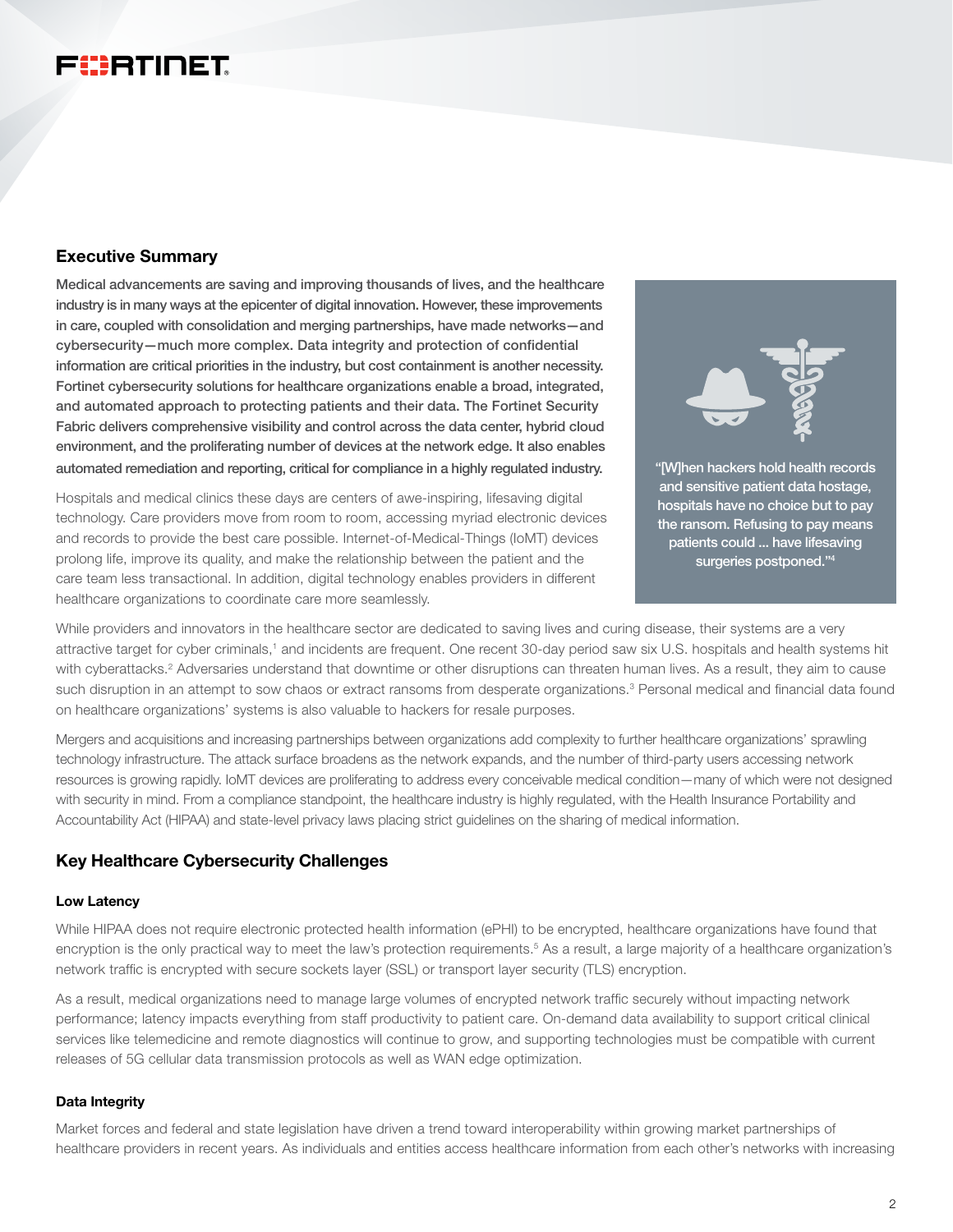frequency, the integrity of patient data throughout its life cycle is critical. For example, loss of life is possible when:

- A drug allergy is not clearly indicated on an electronic medical record (EMR) when time matters
- A medical device transmits or receives incorrect information
- The formulary for this year's flu vaccine is manipulated or compromised

It is also vital to secure research and DevOps environments and segregate them from patient care networks. Organizations must monitor and pass audits to demonstrate their compliance with standards and regulations around data integrity



57% of healthcare organizations surveyed had three or more intrusions in the past year.<sup>6</sup>

#### Operational Efficiency

As IoMT devices, mobile access to resources, and cloud-based services proliferate in the healthcare industry, organizations tend to fill gaps in an expanding attack surface by purchasing point products or relying on the security tools provided by each public cloud vendor. Since these tools do not integrate with each other, the result is architectural fragmentation. This creates several problems around operational efficiency:

- $\blacksquare$  Increased cybersecurity staff time to correlate log reports
- Delayed response to fast-moving incoming threats
- **Back-office inefficiency due to a large number of contracts and licenses from different vendors**
- **n** Increased software costs due to duplication of features on more than one product
- $\blacksquare$  The need to maintain expertise with multiple point products on a small cybersecurity staff

Such disaggregation also creates increased "alert noise," making it virtually impossible for healthcare providers to clearly identify indicators of compromise. Being unaware of threats when they infiltrate the environment can be a life-or-death proposition at a healthcare organization.

#### Physical Distribution of Sites and Partners

As in most industries, the trend in healthcare is toward organizational consolidation and operational cost reduction, making mergers and acquisitions frequent. In addition, organizations and providers participate in an increasingly complex web of affiliated and unaffiliated clinics, hospitals, research sites, and insurance carriers. All these entities use and transfer ePHI data owned by the enterprise health system. Owing to their often-disconnected systems, all players in this process struggle with challenges of visibility, data control, access auditing, and compliance reporting. As a result, providing consistent security controls across organizations is a big challenge.

#### Cost

As payments by insurance companies remain flat—or even decline—and some government reimbursement programs are discontinued, healthcare organizations face extreme cost-cutting measures, particularly for operational expenses. Every dollar subtracted from overhead makes it less likely that prices to patients will need to increase. This will be an even bigger priority if pending medical services price transparency legislation moves forward in 2020, as consumers will be able to see these price increases. If anything, IT and cybersecurity spending in healthcare will be even more heavily scrutinized in the foreseeable future than it is today.

#### Compliance Reporting

Jurisdictions around the world continue to enact a patchwork of regulations affecting healthcare, with HIPAA serving as the regulatory centerpiece in the United States. Protection of ePHI is critical for both compliance and patient care reasons. Providers also have personal financial information from nearly every patient and human resources data from their large pool of current and former employees. Healthcare organizations must be able to achieve and demonstrate compliance with multiple regulations and standards without redeploying critical staff from strategic initiatives to preparing audit reports.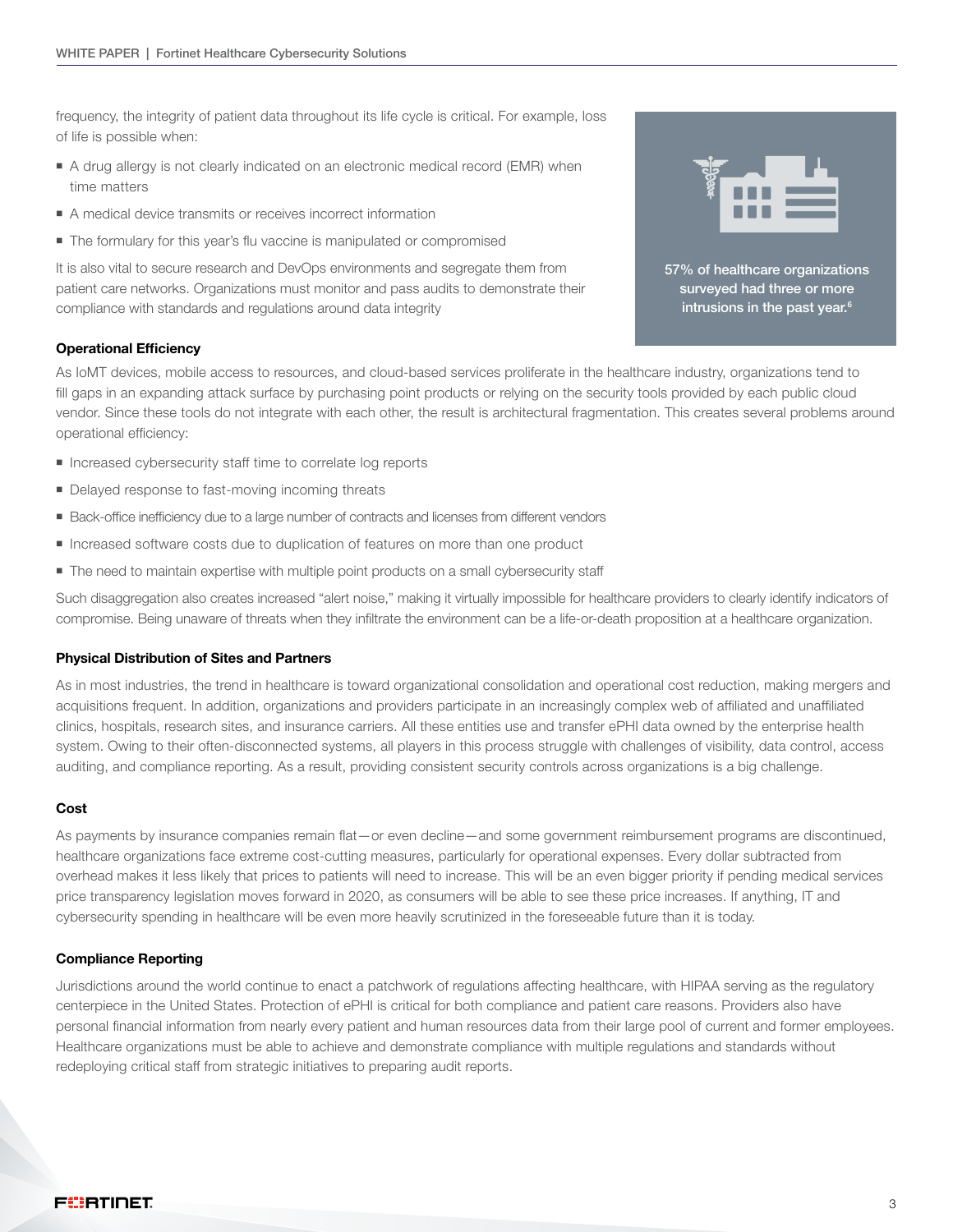# Use Cases

There are various use cases when it comes to cybersecurity and healthcare organizations, including:

#### The Distributed Health Enterprise

Market forces and government policies are causing significant consolidation in the healthcare industry. In addition to mergers and acquisitions, many entities form deep partnerships with other organizations, with the goal of sharing a common IT records system. Both trends tend to result in different entities and locations using different technologies—at least for the time being. This increases the attack surface and impacts everything from visibility to operational efficiency.

To address this fragmentation of systems and applications, healthcare enterprises need to assimilate new branch locations into an integrated cybersecurity architecture. Connections with these locations must deliver performance with minimal latency, and care should be taken that adversaries cannot penetrate a less secure branch location and then move laterally within the enterprise.

As a starting point, Fortinet networking and secure branch solutions enable fast-growing healthcare networks to scale their operations securely and with high performance. Fortinet technology enables quick integration of newly acquired branch locations by providing integrated networking and security within the branch and with headquarters. Fortinet Secure SD-WAN uses software-defined widearea networking technology to enable network traffic to move over the public internet—or even over selected public clouds using a virtual WAN (vWAN). And Fortinet SD-Branch solutions allow network access control, wireless access points, and networking hardware to integrate into the larger security architecture.

#### Digital Innovation and IoMT Security

Connected IoMT devices are a big part of the digital transformation currently underway in the healthcare industry. It is critical that the data coming in and out of these devices be accurate and timely. Securing these devices is a critical priority, and the vast number of distinct device types complicates the task. Many of them do not have robust, built-in security, and most of them transmit data over public cellular and Wi-Fi networks.

Regardless of the security features found in each individual device, these devices must integrate with an organization's overall security architecture to prevent intrusions. Similarly, users of these devices must be verified and access restricted to those who need it. This helps ensure data integrity and timely patient care.

The Fortinet Security Fabric enables organizations to evaluate users and devices using intelligent segmentation and several layers of trust verification. Intent-based segmentation functionality in FortiGate NGFWs enables a flexible, intelligent approach to segmenting the network. For devices, FortiNAC network access control (NAC) keeps track of loMT devices and their compliance with security policies, while advanced endpoint protection tools like FortiClient and FortiEDR protect those devices from attack. For users, FortiAuthenticator and FortiToken identity and access management tools provide layers of authentication. And the FortiManager, FortiAnalyzer, and FortiSIEM management analytics solutions—plus Fortinet security orchestration, automation, and response (SOAR) tools, including FortiSOAR, can be seamlessly integrated into the Security Fabric to automate management, reporting, and threat response.

#### Cyber and Physical Security

Hospitals and health clinics must be prepared for the unexpected when it comes to physical security. Patients who are diagnosed with serious illnesses or suffer critical injuries often experience extreme emotional swings while at a facility—as do patients' friends and family. In addition, criminals enter healthcare facilities to steal controlled substances, cause operational disruptions, and target those who provide controversial types of medical care. In short, physical security is just as critical as cybersecurity in the healthcare industry.

The best way to optimize physical security is to integrate surveillance cameras and recorders with the larger security architecture, enabling cybersecurity protection for these devices. Integrating telephony into the same network provides seamless connections between security personnel, cybersecurity professionals, and law enforcement.

Fortinet provides the opportunity for institutions to integrate cyber and physical security functions—as well as voice communications and public address (PA) systems—onto a



"Four to seven percent of a health system's IT budget is in cybersecurity, compared to about 15% for other sectors such as the financial industry."7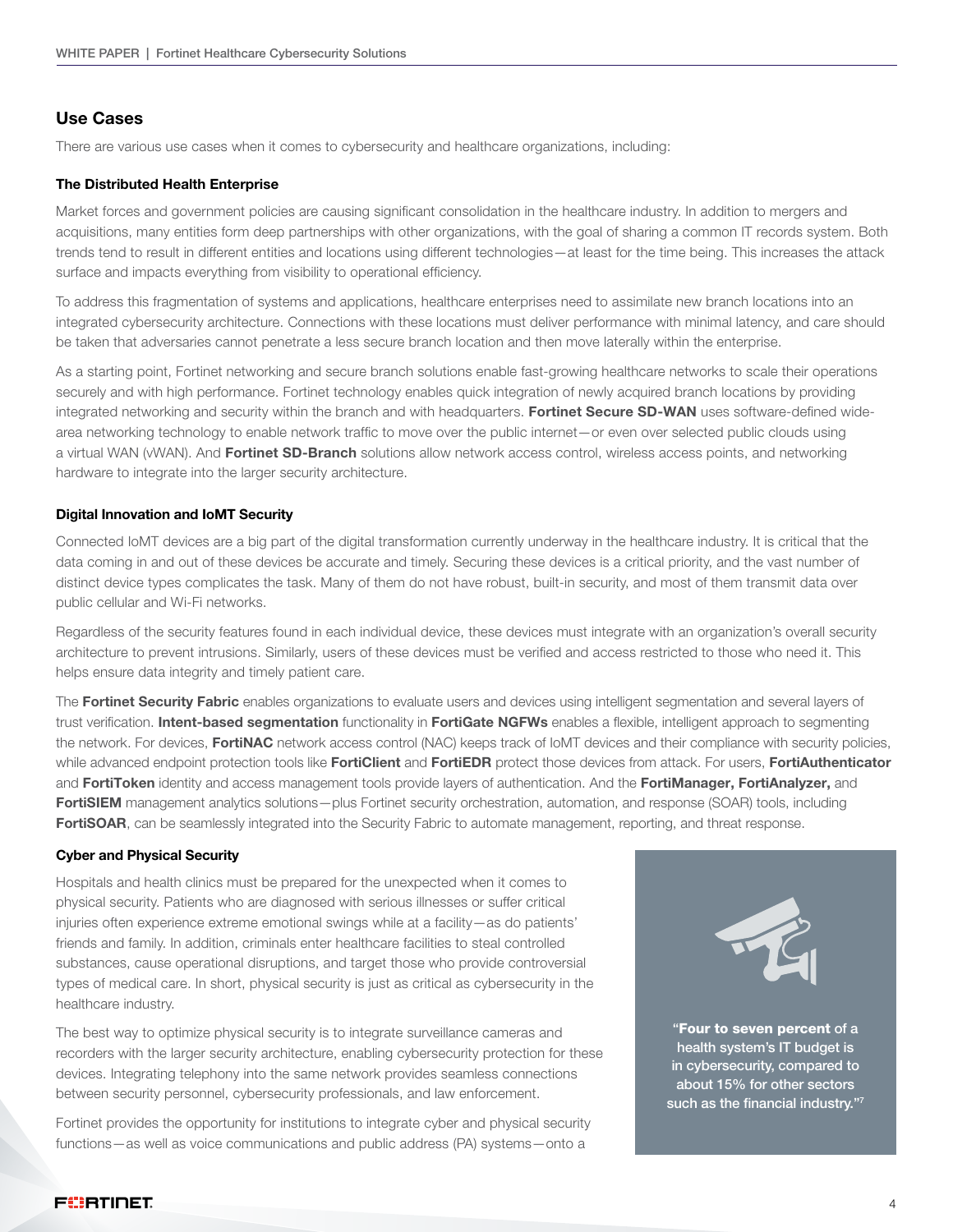single console for centralized visibility and management. This enables IP phone systems, security cameras, emerging facial recognition and weapons detection technologies, and recordings of footage to be a part of the organization's overall security architecture. FortiCamera, FortiRecorder, FortiVoice, and FortiFone provide the hardware and software for this integrated system as a part of the **Fortinet Security Fabric**. This is particularly useful for privacy and security investigations and for keeping all parties informed about incidents in progress.

#### Insider Threat Protection

Recent research by Verizon identifies the healthcare vertical as having the highest risk from insider threats among all industries.<sup>8</sup> Two factors are particularly relevant in this trend: the high value of medical information on the black market, and the high turnover in administrative and frontline care positions in the industry. As with other industries,



organizations surveyed had an intrusion in the past year that put physical safety at risk.<sup>9</sup>

incidents involving insiders can be either accidental or deliberate, and deliberate attacks occur because of a variety of motivations. The stakes are high, as compromised data can result in serious complications or even death, and disclosure of ePHI can incur serious liability on an organization.

Successfully battling insider threats requires a multilayered, coordinated approach at a time when trust is no longer static. The network should be intelligently segmented to restrict access to each piece of information to those who need it. Additionally, every request for network resources should be inspected from the perspective of both the user and the device. Such a zero-trust approach helps detect inappropriate activity by insiders and block it before it causes damage.

The Fortinet Security Fabric provides layers of protection against accidental and deliberate insider attacks. Intent-based segmentation features in FortiGate NGFWs help keep unauthorized users from accessing specific datasets. The FortiAuthenticator and FortiToken identity and access management tools verify users, while Fortilnsight user and entity behavior analytics (UEBA) watches for anomalous behavior by trusted user accounts. FortiPresence presence analytics technology can also help detect unauthorized access to physical locations by tracking locations of mobile devices. FortiDeceptor deception technology lures adversaries into identifying themselves. And FortiNAC network access control and FortiClient and FortiEDR advanced endpoint security tools help with device verification and protection.

#### Emerging Industry and Regulatory Trends

Change is the name of the game in healthcare privacy and security, and emerging trends like embedded medical devices will continue this trend of constant change for the foreseeable future. Rapid transition in both technology and regulation will run in parallel tracks, with different jurisdictions passing different requirements in an effort to keep up with advancing technology.

There is no way to predict what a healthcare organization will need in the future to protect its systems and comply with new regulations. As a result, organizations must build a robust but resilient security architecture that can absorb and seamlessly integrate new tools and elements—without requiring a full rip and replace of the underlying system every few years.

The Fortinet Security Fabric is built on FortiOS, a robust, flexible operating system that enables seamless integration of a broad portfolio of Fortinet tools. In addition, Fortinet works with its Fabric Partners to build Fabric Connectors that enable select thirdparty tools to be deeply integrated into the Security Fabric. And robust application programming interface (API) tools enable organizations to integrate other third-party solutions.

Fortinet's deep integration of security solutions deployed on-premises and in the cloud unlocks full automation of security workflows, from detection to response to remediation. Additionally, FortiManager, FortiAnalyzer, and FortiSIEM help security teams achieve full visibility and centralized control. This enables a proactive rather than a reactive stance toward cybersecurity.

#### Corporate Hybrid Cloud Infrastructure

Increasingly, healthcare organizations struggle with imparting consistent security controls for the multitude of enterprise environments that they are responsible for managing. Most notably, a majority of healthcare institutions now operate in multiple public and private clouds along with the corporate data center. Such an approach can increase efficiency, address problems with interoperability, and ultimately improve patient care. But if an organization relies on each cloud's built-in security tools, consistent reporting of an enterprise security posture is practically impossible.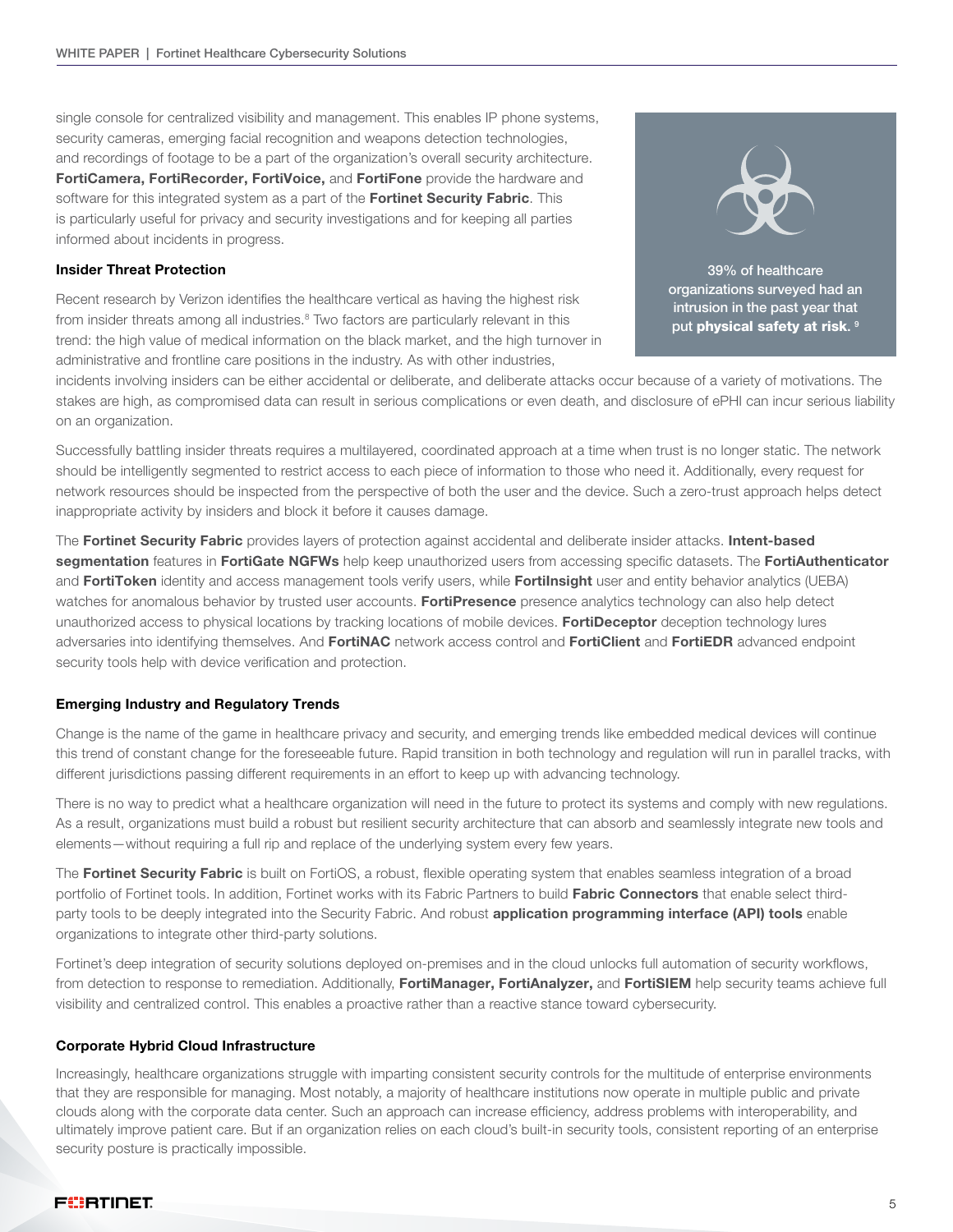Organizations facing a fragmented security architecture across their hybrid cloud environment cannot solve their problem without deliberately moving toward end-to-end integration. While the built-in security tools provided by each public cloud provider are useful for what they are designed to do, institutions need a way to aggregate all these systems with the on-premises infrastructure, enabling a single-pane-of-glass view of the entire infrastructure.

Fortinet Dynamic Cloud Security tools, part of the Fortinet Security Fabric, unify healthcare organizations' hybrid cloud infrastructure by enabling consistent policy management and centralized visibility of the entire infrastructure. These solutions are designed with *native integration* with all major public cloud providers, *broad protection* to cover the entire attack surface, and *management and automation* functionality that enables a proactive approach to threat detection and response, as well as automated compliance reporting.



"The global healthcare cloud computing market size is expected to reach \$27.8 billion by 2026, exhibiting a CAGR of 11.8% over the forecast period."10

# Fortinet Differentiators

There are a number of different reasons why healthcare organizations should choose Fortinet when tackling the aforementioned use cases. These include:

#### Integrated Platform

Fortinet's integrated platform *aggregates the security architecture for healthcare organizations*, from the data center to multiple clouds to myriad lifesaving devices. An open API and Fabric Connectors help them integrate third-party tools for niche coverage and to maximize prior investments.

#### Cyber-physical Coverage

Fortinet provides the ability to *consolidate secure voice, networking, and surveillance functions* into a single system with centralized visibility and control. This helps fight against coordinated cyber-physical attacks and helps keep facilities, patients, and IT systems safe.

# Branch Location Networking and Security

Fortinet offers a *comprehensive SD-WAN and secure networking infrastructure for branch locations* that provides optimal security and improves network performance.

# Processing Efficiency

Fortinet application-specific integrated circuit (ASIC) chip processing efficiencies enable high performance—*even with SSL/TLS inspection activated*—a big benefit in an industry with large amounts of encrypted data and zero tolerance for clinical data latency needed to support patient care. Fortinet security processors can accelerate specific parts of the packet processing and content scanning functions. This technology also offers the ability to run multiple security applications without degradation in performance.

#### High Performance and Low Latency

FortiGate NGFWs provide the industry's best performance during SSL/TLS inspection and experience extremely low latency rates, helping ensure that vital, encrypted medical data is available without delay.<sup>11</sup>

#### Insider Threat Protection

Fortinet delivers a comprehensive solution to guard against insider threats with robust identity and access management supported by NAC, intent-based segmentation, deception technology, and UEBA.

# Robust Threat Intelligence

FortiGuard Labs delivers comprehensive intelligence from a global network of sensors and an artificial intelligence (AI)-powered selfevolving detection system (SEDS) that has been honing its algorithms for nearly eight years. The result is extremely accurate identification of zero-day threats.

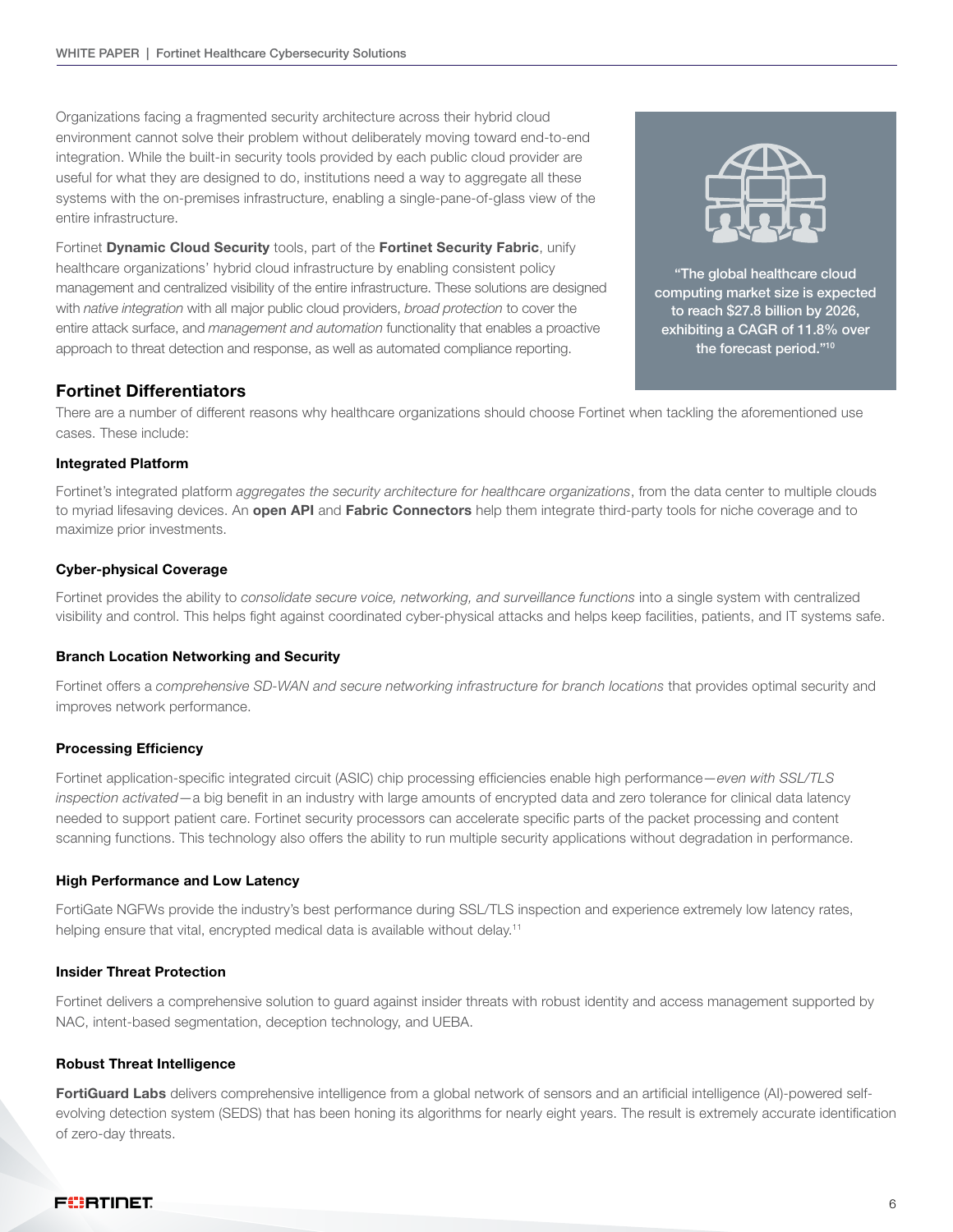#### Industry Leadership

Fortinet has achieved nine "Recommended" ratings from NSS Labs<sup>12</sup> and achieved the best score in its NGFW Security Value Map. The company is recognized as a Leader in the Gartner Magic Quadrant for Network Firewalls.<sup>13</sup>

#### Cost-effective Solution

Fortinet delivers industry-leading total cost of ownership (TCO)<sup>14</sup> due to high-performance throughput and latency for NGFWs, Secure SD-WAN, and SD-Branch capabilities. This performance is enabled by purpose-built ASIC security processors. TCO capabilities are also driven by the ability to use SSL/TLS encryption inspection without performance impact—unlike many competitive solutions.

# **Conclusion**

Given the life-or-death implications of their mission, healthcare organizations should

prioritize and invest in a comprehensive cybersecurity strategy. Lives could be lost if operations are disrupted or data is compromised by a cyberattack. In addition, significant fines—and even lawsuits—are possible if patients' ePHI is compromised. As hospitals and clinics face constant organizational transition and technological advancement, Fortinet delivers a flexible, integrated cybersecurity solution that streamlines operations and bolsters protection.



Figure 1: Healthcare cybersecurity use cases.



"Substantially addressing cybersecurity in healthcare situations isn't going to be easy, and will take cooperation from everyone from doctors to nurses, to IT professionals and manufacturers."15